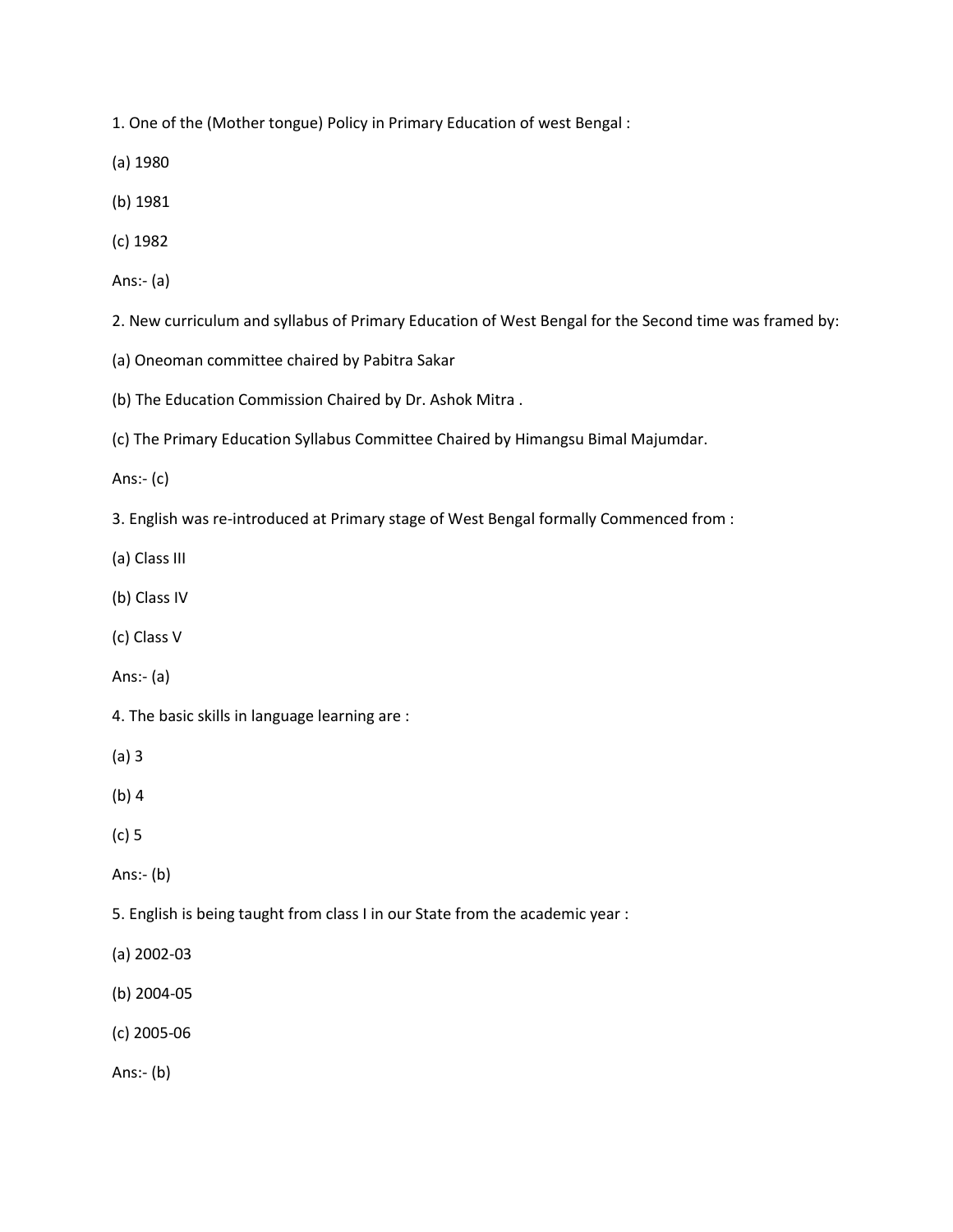- 6. 'My English Book' has been prepared by :
- (a) West Bengal Board of Secondary Education
- (b) Wes Bengal Board of Primary Education
- (c) West Bengal Education Directorate
- Ans:- (b)
- 7. Success of language learning depends upon :
- (a) development of vocabulary
- (b) dealing with picture reading
- (c) teacher competency
- Ans:- (a)
- 8. The Direct Method of teaching  $L_2$ :
- (a) Stresses Wholly on the oral aspect of the language
- (b) aims at teaching in a similar manner as in mother- language
- (c) recognizes the words, not the sentence, as the unit of speech
- Ans:- (b)
- 9. One of the characteristic of the Activity based teaching is :
- (a) involvement of all learners is guaranteed
- (b) teacher's role is dominant
- (c) doing actions irrespective of learning
- Ans:- (b)

10. English became in medium of instruction with the establishment of three Indian Universities in the year :

- (a) 1854
- (b) 1875
- (c) 1858
- Ans:- (b)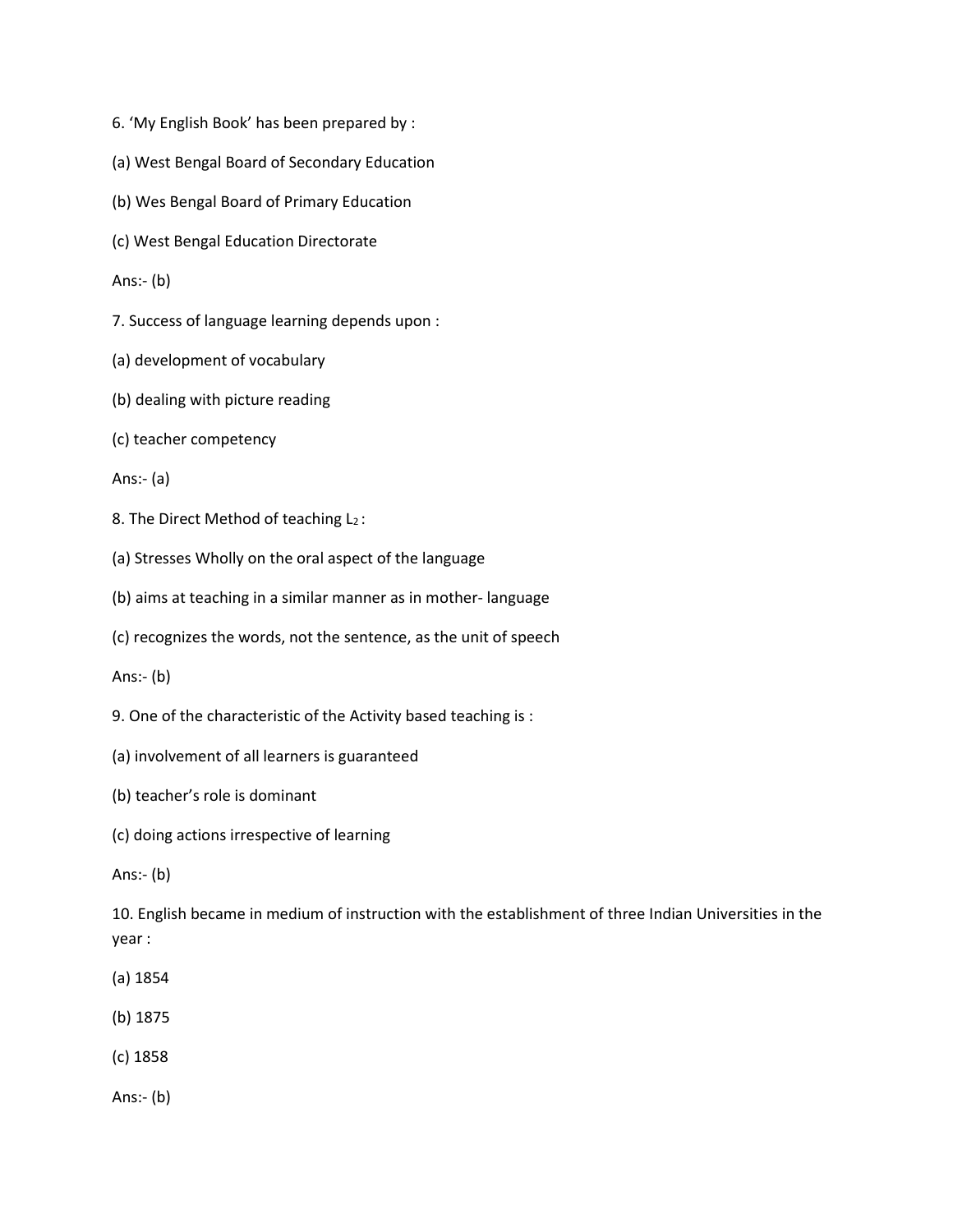11. The State Govt. decided to discontinue teaching of English in Govt. –aided Primary schools in the year :

- (a) 1980
- (b) 1981
- (c) 1983
- Ans:- (a)
- 12.  $L_1$  means:
- (a) One language
- (b) First language
- (c) language of a foreign country

Ans:- (b)

- 13. By lingualism MEANS :
- (a) use of the two language
- (b) teaching of one language through another language
- (c) use of second language where there is no first language

Ans:- (b)

- 14. Which one suits the writing skill ?
- (a) recognition of English
- (b) inserting missing numerals in given numbers
- (c) memorizing rhymes
- Ans:- (b)
- 15. Which one its not related to the aim of evolution of acquired skills of the learners :
- (a) diagnosis
- (b) alertness
- (c) remedial measures
- Ans:- (b)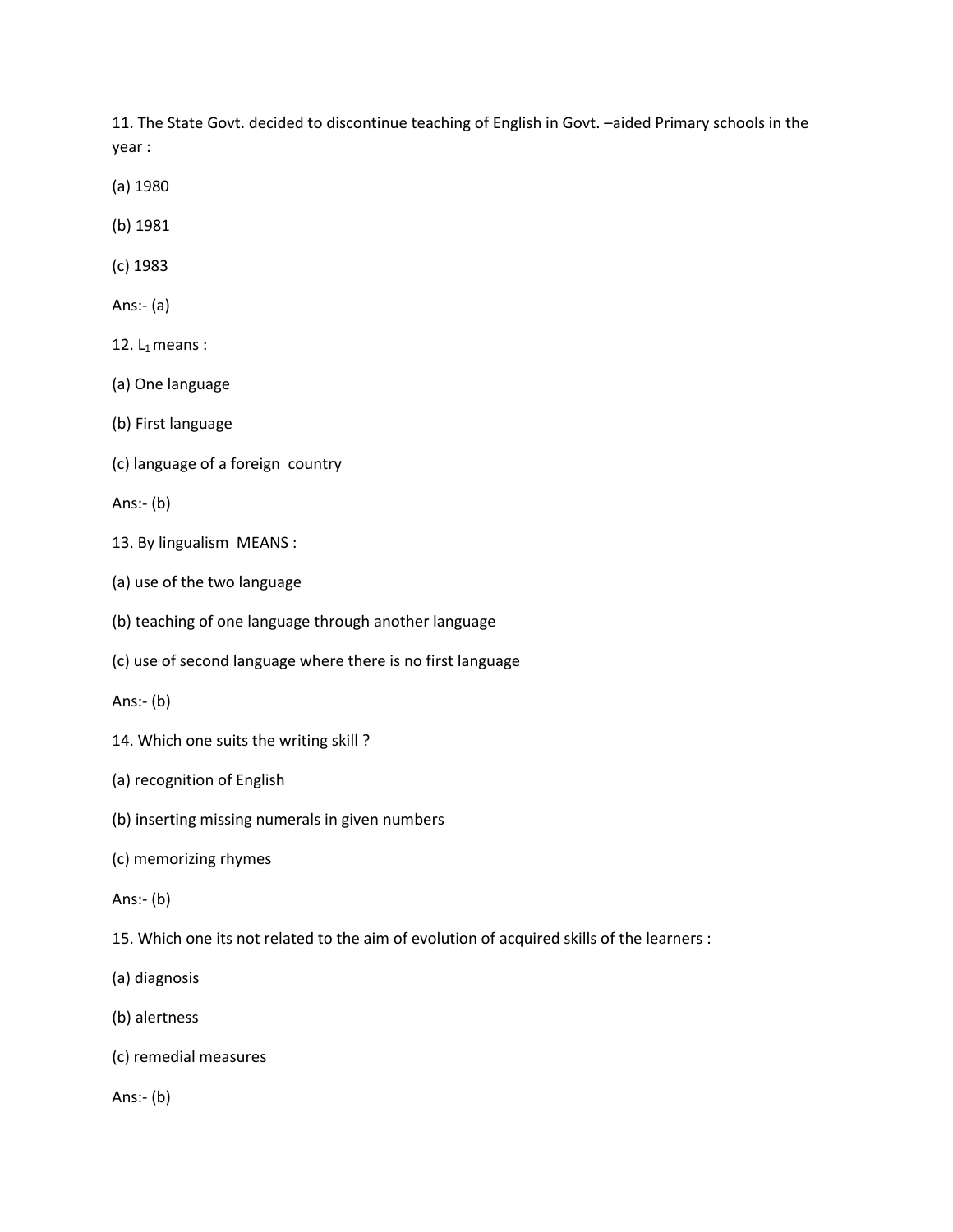16. Full attendance of the learners at the primary level is also problem. Because –

- (a) teacher become frustrated
- (b) learning become irritated
- (c) The teacher-pupil ratio is hardly conducive to efficient teaching.
- Ans:- (c)
- 17. Tribal student at the primary level have to undergo the 3-language formula as they have :
- (a) own home language
- (b) two more foreign language
- (c) to learn Bengali as second language and English as third language at school.

Ans:- (c)

- 18. 'Jump', 'Walk' and ' Cook' belong to same word-class as the word :
- (a) are all mono-syllabus
- (b) all have four letters
- (c) all take third person singular form –'s' in the present tense and past tense form adding- 'ed'.
- Ans:- (c)
- 19. One of the major principles of the structural approach of second language :
- (a) the teaching of English should being with oral work
- (b) the teaching of English of should being with grammatical rules
- (c) the teaching of English should give more emphasis on acquision of vocabulary

Ans:- (a)

- 20. Teacher-oriented language teaching is :
- (a) the teacher helps learning to acquire knowledge
- (b) the teacher impart knowledge to learners
- (c) the teacher emphasis on learning

Ans:- (b)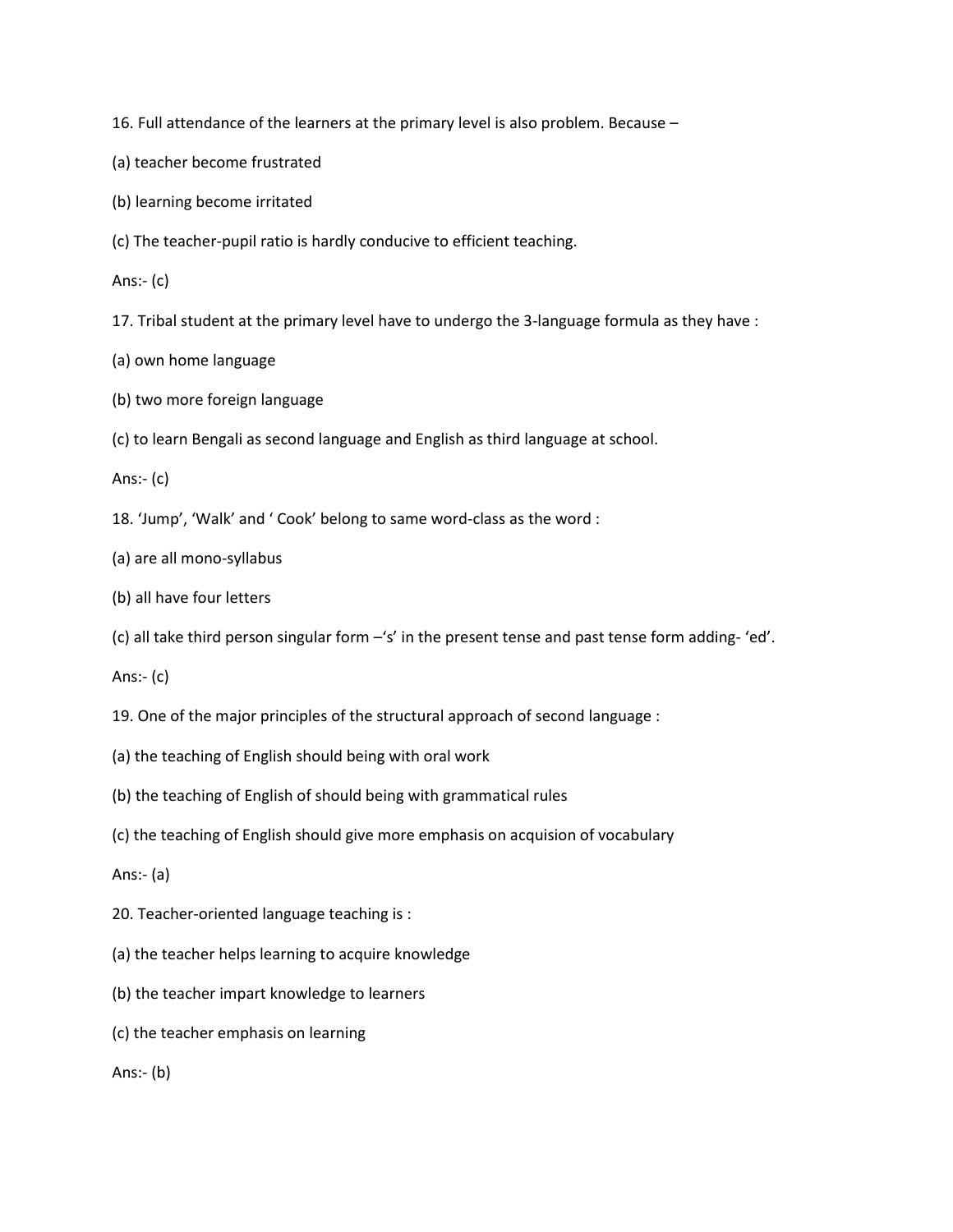21. a leaner is:

- (a) a blank state need to be filled with skill, fact etc.. by the teacher
- (b) source of ideas needs to be encouraged and guided by the teacher
- (c) a clay model to be shaped by the teacher

## Ans:- (b)

- 22. A language is :
- (a) a system of sound, grammatical rules, word, phrases etc.
- (b) ways and needs communications by speaking, reading and writing
- (c) a source of materials for books, newspaper atc.
- 23. The good language teaching is :
- (a) imparting mastery of the skills of listening, speaking reading and writing
- (c) imparting sound knowledge on grammatical rules

Ans:- (b)

- 24. Reading is :
- (a) a receptive skill
- (b) a decisive skill
- (c) a mind- mapping

Ans:- (a)

- 25. One of a number of sub-skill for reading is:
- (a) debting
- (b) interrogating
- (c) skimming
- Ans:- (c)
- 26. 'Occupation; is a synonym is :

(a) possession